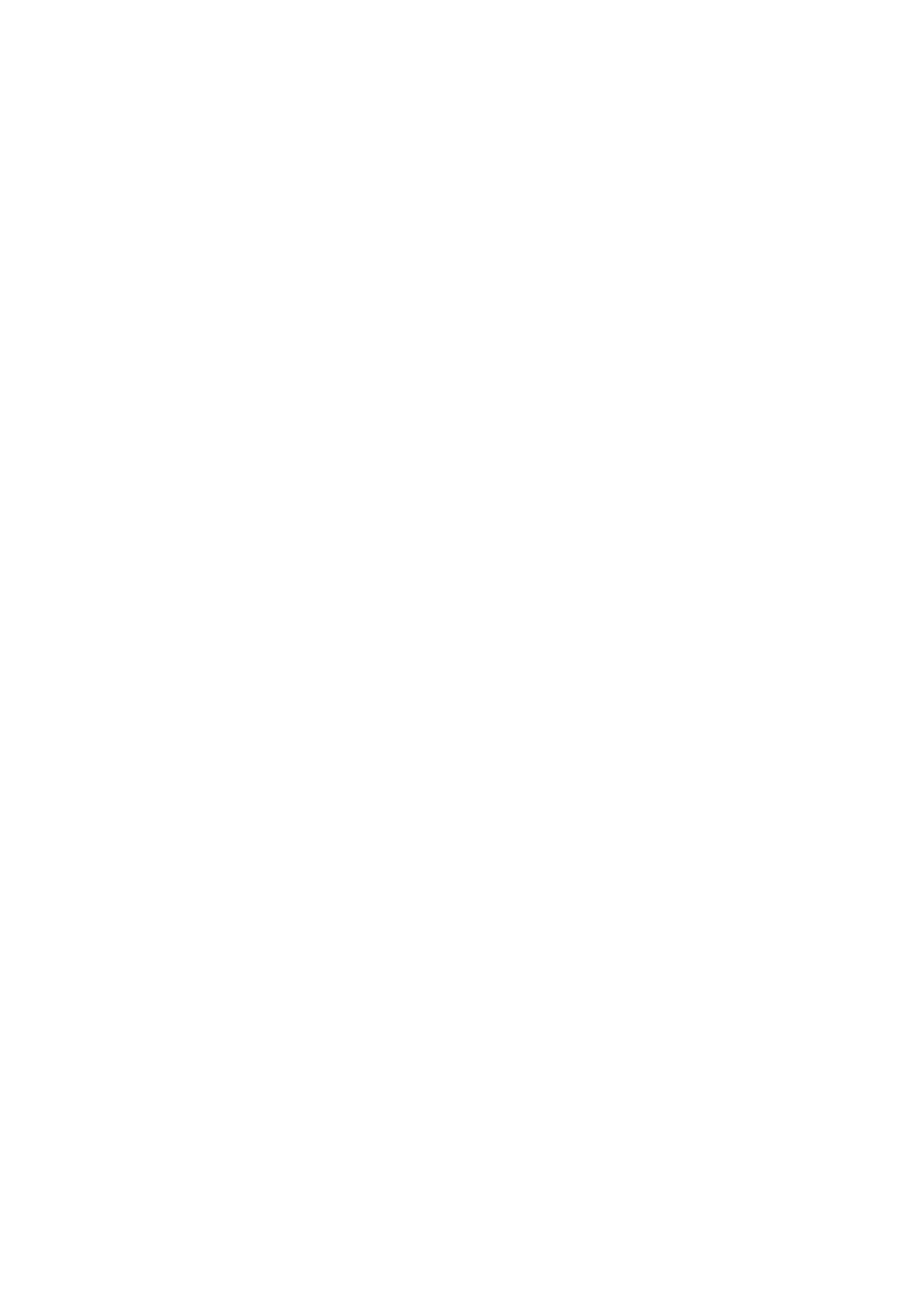## **ANNEX**

#### **GUIDELINES FOR INSPECTION AND MAINTENANCE OF MOORING EQUIPMENT INCLUDING LINES**

#### **1 General**

#### **1.1 Purpose**

The purpose of these Guidelines is to provide recommendations and guidance for maintenance and in-service inspections of mooring equipment including lines and tails, criteria for identifying worn-out lines and tails for removal from service before failure, and criteria for selection of replacement mooring lines and tails.

#### **1.2 Application**

These Guidelines apply to all ships. Certain provisions are intended for reference by shipboard personnel, and other provisions are intended for Company personnel responsible for selecting and procuring replacement mooring lines.

#### **2 Definitions**

For the purpose of these Guidelines:

2.1 *Bend radius (D/d ratio)* means the diameter, D, of a mooring fitting divided by the diameter, d, of a mooring line that is led around or through the fitting. The D/d ratio is used by mooring line manufacturers to specify the minimum radius of a fitting around or through which a mooring line of diameter "d" should be led, in order to reduce or mitigate bend loss of strength of the mooring line.

2.2 *Company* means company, as defined in SOLAS regulation IX/1.2.

2.3 *Line Design Break Force* (LDBF) means the minimum force that a new, dry, spliced, mooring line will break at. This is for all synthetic cordage materials.

2.4 *Mooring arrangement* means the configuration of the mooring equipment and fittings and other design features of the ship related to the mooring operation, i.e. lighting and communication equipment.

2.5 *Mooring boat* means the boat handling mooring lines between the ship and ashore mooring facilities during mooring and unmooring operations and does not include harbour ship assist tugs (see the *Guidelines on minimum training and education of mooring personnel* (FAL.6/Circ.11/Rev.1)).

2.6 *Mooring equipment and fittings* means items such as winches, capstans, bollards, bitts, fairleads, rollers, chocks, etc. and also includes mooring lines.

2.7 *Mooring line configuration* means all components of an individual mooring line, including tails, eye splices, etc. Any change or replacement of a component is a change to the line's configuration, unless a component is replaced by a part having the same specification as in the original configuration.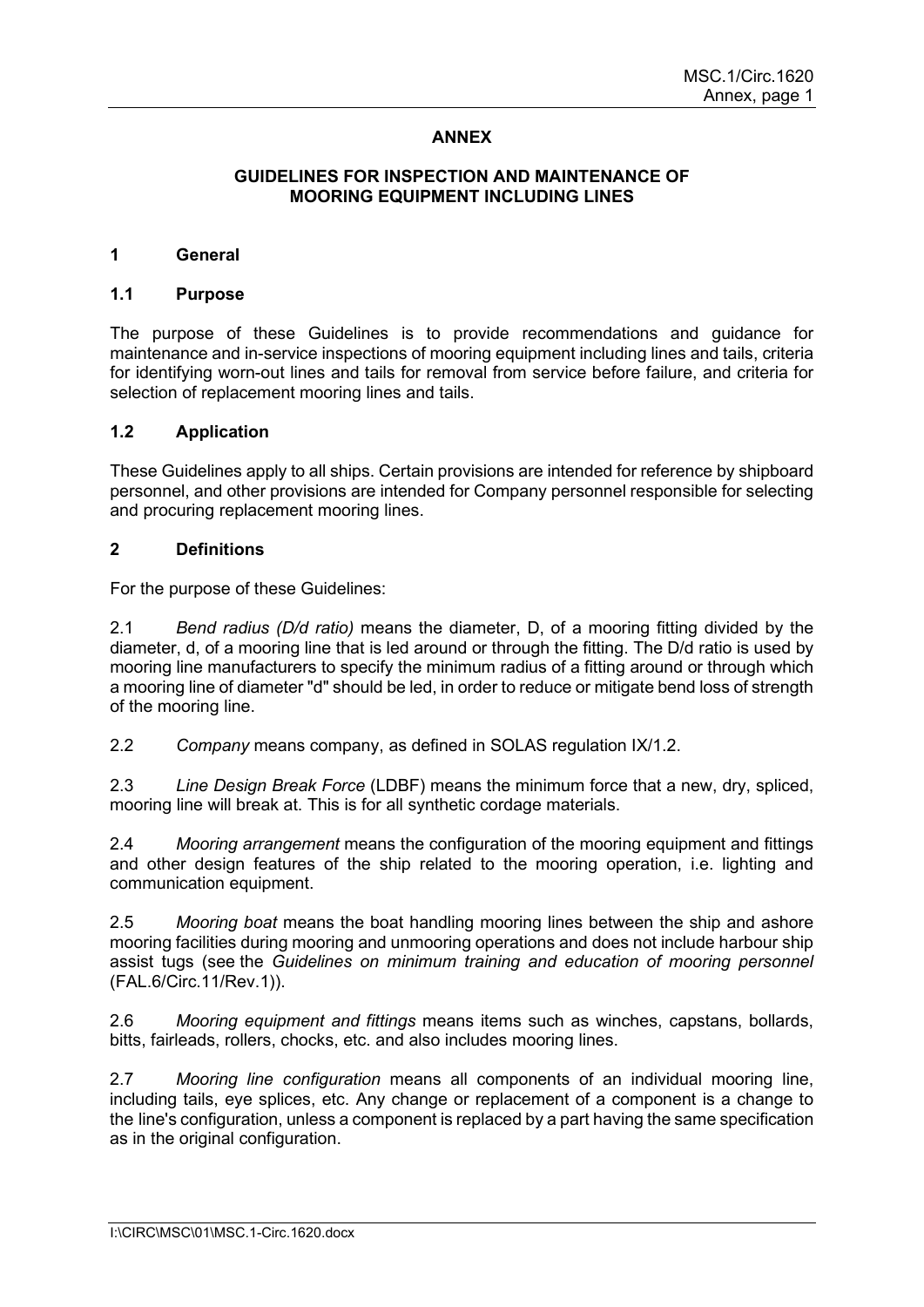2.8 *Mooring operations* means normal mooring and unmooring of the ship, including associated in-harbour towing movements.

2.9 *Mooring personnel* means personnel tasked to assist in the activity of mooring and unmooring ships, either ashore or from mooring boats, carried out within the framework of port marine services.

2.10 *Rotation of mooring lines* means periodical change of mooring lines for respective mooring drums to equalize the wear of mooring lines.

2.11 *Ship Design Minimum Breaking Load* (MBL<sub>SD</sub>) means the minimum breaking load of new, dry, mooring lines for which shipboard fittings and supporting hull structures are designed in order to meet mooring restraint requirements.

2.12 *Towing and mooring arrangements plan* means the plan as described in section 5 of the annex to the *Revised guidance on shipboard towing and mooring equipment* (MSC.1/Circ.1175/Rev.1). This plan presents specific information regarding the towing and mooring fittings aboard the vessel, the mooring lines, as well as the arrangement of mooring lines and the acceptable environmental conditions for mooring.

## **3 Safe use of mooring equipment**

### **3.1 Safe use of mooring equipment and fittings**

Throughout its operational life, mooring equipment should be maintained and operated in accordance with the original design concept, if available, including when replacing parts and lines. In order to ensure all mooring equipment functions as designed, the Company should establish procedures for mooring operations, inspection and maintenance of mooring equipment, including mooring lines, taking into account appropriate references listed in paragraph 7 of these Guidelines.

# **3.2 Protection and storage of mooring lines**

To preserve the design life of mooring lines, the following practices should be followed during mooring operations:

- .1 smooth contacts at turn-off points with large angles and/or eye splices; and
- .2 using covers/mats at ship side to protect against any friction damage.

### **3.3 Control of mooring lines**

3.3.1 The Company should establish procedures to allow the identification and control of mooring lines, tails and associated attachments when on board and to facilitate inspection and maintenance of mooring lines. Such procedures should include:

- .1 providing a means of recording the number, type and location of mooring lines, tails and associated attachments. Such records may be included in either the towing and mooring arrangements plan or with records of inspection and maintenance or an alternative established by the requirements of the Company; and
- .2 providing a means of linking specific mooring lines, tails and associated attachments to the relevant records and a manufacturer's certificate, if available.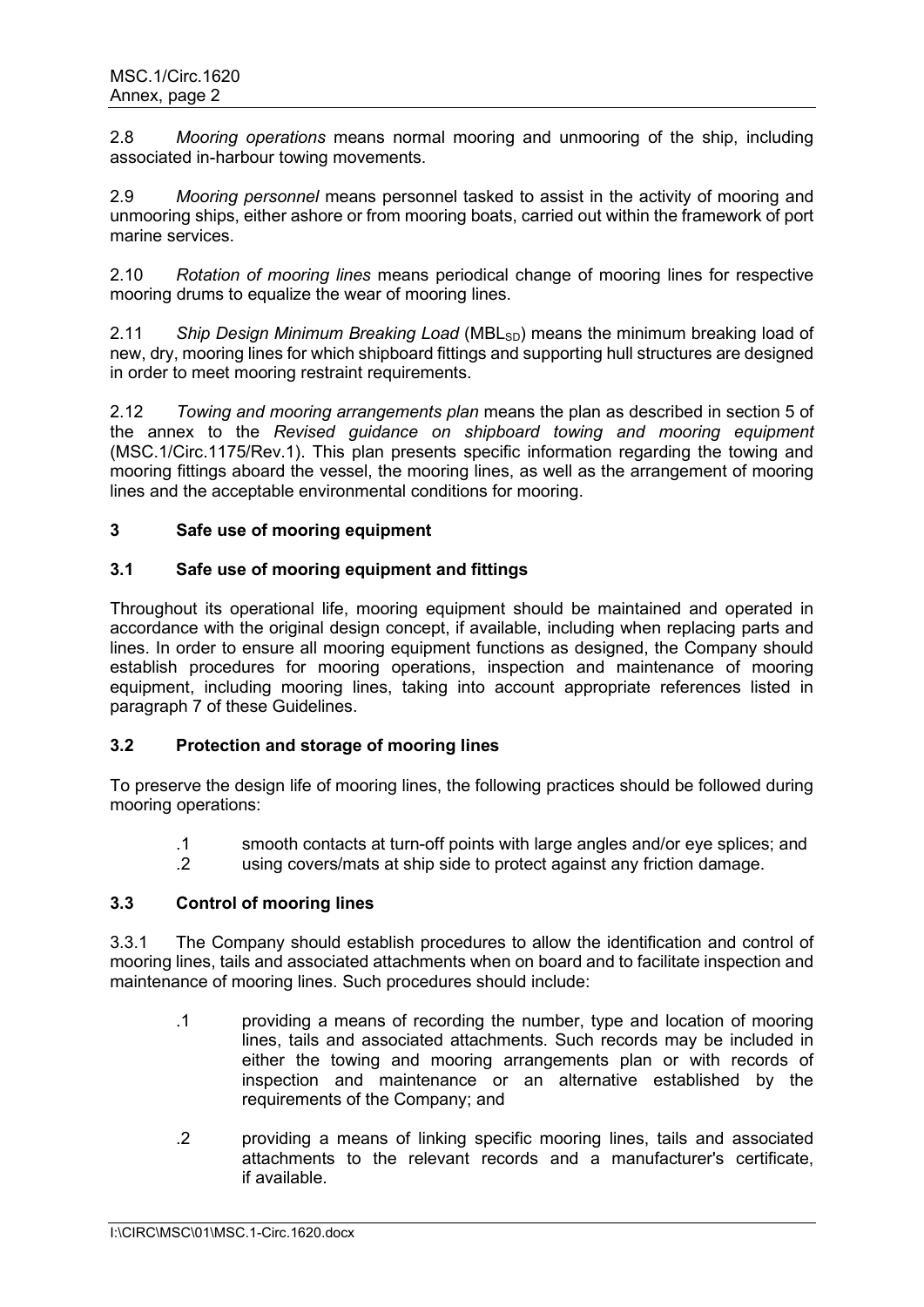3.3.2 Any defect discovered to the mooring lines during mooring operations should be immediately reported to the Master by all parties concerned including shore-based mooring personnel. If no actions are taken as appropriate the competent authorities should be informed, as necessary.

# **4 Inspection and maintenance of mooring lines**

## **4.1 Inspection of mooring lines**

4.1.1 To prevent the deterioration of mooring lines to a condition which may result in the failure of the line during mooring operations, the periodic inspection of mooring lines, mooring line tails and associated attachments should be included in the onboard maintenance plan or equivalent maintenance management system. The maintenance plan may be computer based.

4.1.2 The requirements for inspection of individual mooring lines will be specific to the type of mooring line used on board. In general, onboard inspection of mooring lines will be based on manufacturer recommendations and by visual inspection of the outside of the mooring line to identify excessive wear or damage, e.g. external abrasion, external cut, kink, heat damage such as fusion and slackening or fraying of eye splices. Such visual inspections should be based on:

- .1 the recommendations of the mooring line and/or tail manufacturer, particularly the criteria provided for the assessment of mooring line condition;
- .2 operational experience regarding the performance of the mooring line and/or mooring line tail during previous mooring operations; and
- .3 the environmental conditions to which the mooring lines and/or mooring line tails are routinely exposed.

4.1.3 In the case of jacketed synthetic fibre mooring lines, detailed visual inspection of the condition of the synthetic fibre line may not be possible. The condition of the external jacket is not an accurate indicator of the condition of the load-bearing synthetic fibre material within the mooring line.

### **4.2 Maintenance of mooring lines**

The Company should establish the maintenance procedures as required in paragraph 3.1 of these Guidelines. The maintenance procedures should specify replacement of in-service mooring lines and may include the rotation of mooring lines.

# **4.3 Criteria for condemning worn-out mooring lines**

4.3.1 The replacement of in-service mooring lines which have been assessed as no longer suitable for use should be based on the removal prior to failure and in accordance with criteria provided by the manufacturer.

4.3.2 For visual inspection and replacement of mooring lines, additional advice is provided in industry guidance on mooring line and mooring line tail inspections.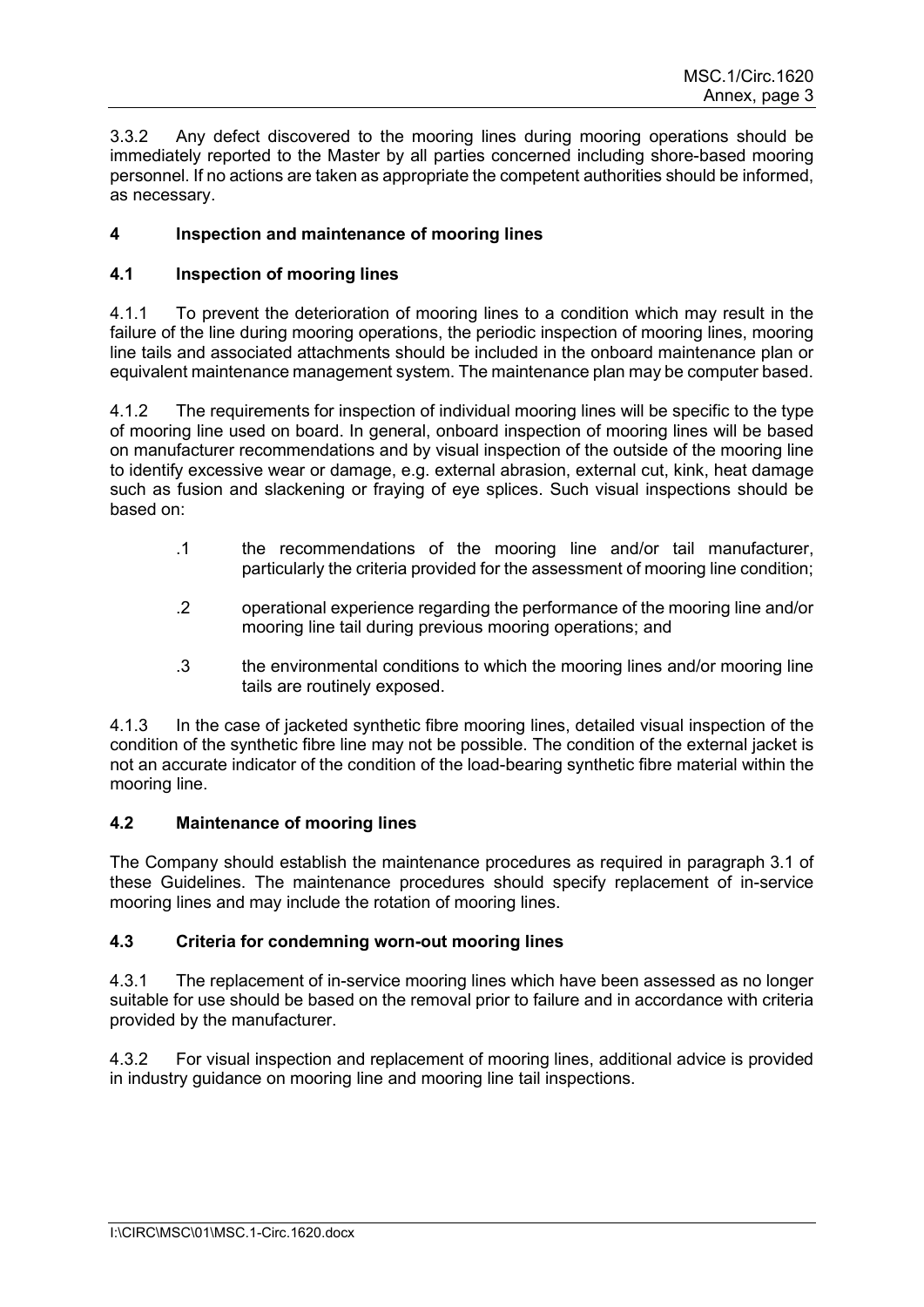## **4.4 Inspection and maintenance of equipment and fittings**

4.4.1 Equipment and fittings should be properly inspected and maintained, based on the manufacturer's recommendations. Mooring equipment and fittings should be included in the onboard maintenance plan or equivalent maintenance management system. The maintenance plan may be computer based.

4.4.2 Maintenance should include the preservation, by appropriate means, of the clear marking of information on equipment and fittings, including Safe Working Load (SWL) and winch control instructions.

4.4.3 Records of inspection and maintenance of equipment and fittings should be available on board.

4.4.4 Records of the original design concept, equipment, arrangement and specifications should be retained on board through the life cycle of the ship.

4.4.5 To preserve the design life of mooring lines and reduce the potential for failure during mooring operations any storage provided for additional (loose) mooring lines should minimize the exposure to harmful environments (e.g. UV light, water, chemicals, cargo, extreme temperature).

### **5 Selection of replacement mooring lines**

5.1 When replacing mooring lines, compatibility with the mooring equipment and fittings on board, as specified in the mooring arrangement plan, should be taken into account. This should be achieved by selecting a replacement mooring line which meets the designed specifications. In cases where this is not possible, the following properties should be taken into consideration and the towing and mooring arrangement plan updated accordingly:

- .1 breaking strength;
- .2 environmental conditions to be used (e.g. temperature);
- linear density;
- .4 tenacity;
- .5 D/d ratios;
- .6 compression fatigue; and
- stiffness.

5.2 Any increase in LDBF for the mooring lines above the limits specified, i.e. 100% to 105% of the MBL<sub>SD</sub>, may require a review of the operating parameters and load limits of mooring equipment and fitting as well as of their hull supporting structures.

5.3 It should be noted that, when selecting replacement mooring lines, over time in service their strength will decay due to varying environmental conditions and thus the original service life expectations may not be achieved. Therefore, the Company should ensure that the condition of mooring lines is tracked throughout their service with the objective to replace the line before failure.

5.4 For wire ropes, corrosion protection should be considered.

5.5 For both wire and fibre mooring lines, the acceptable minimum bend radius (D/d ratio) recommended by the manufacturer should be taken into consideration as strength and life expectancy of these lines are directly related to the bend radius they are exposed to in service.